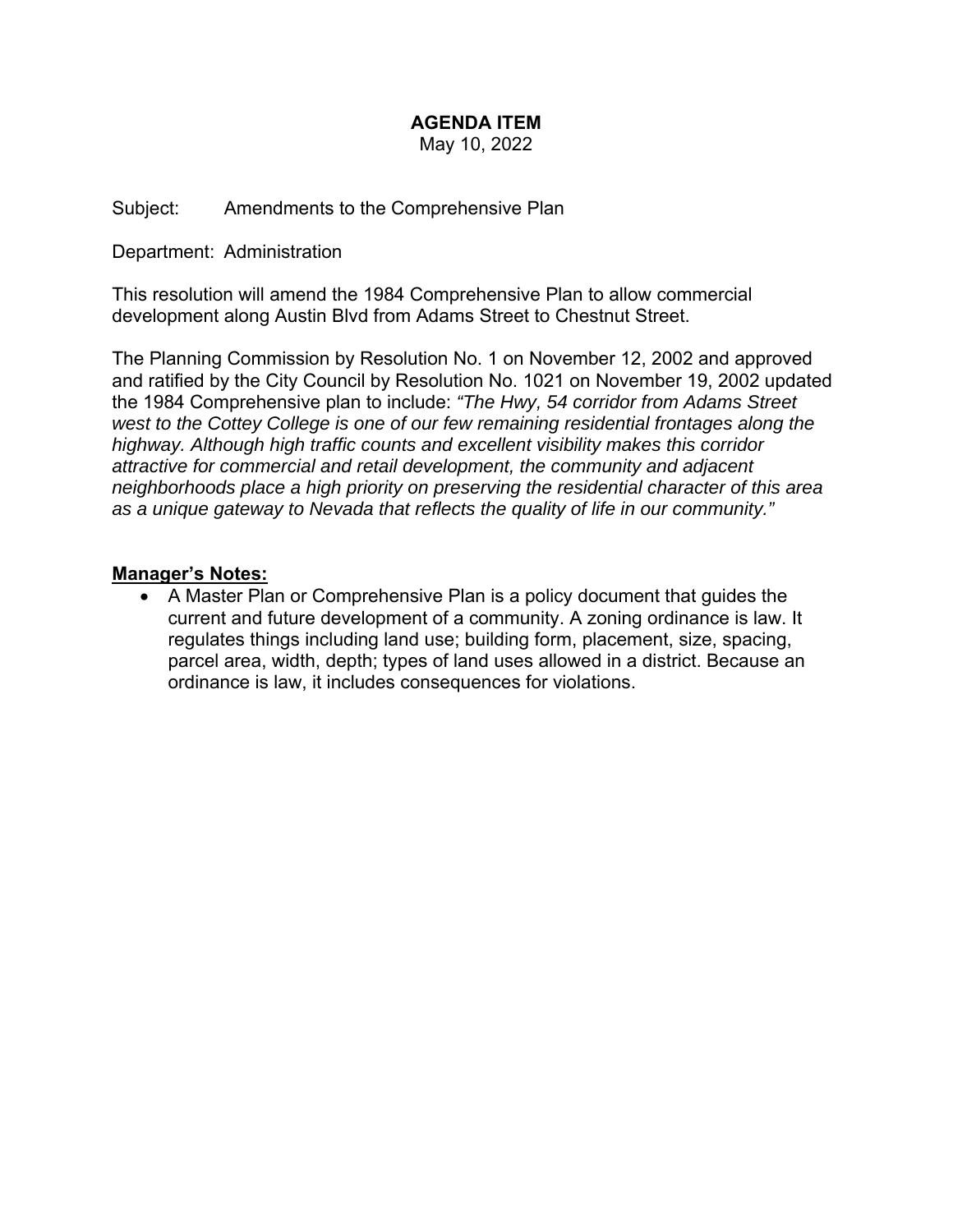## **RESOLUTION NO. 2022-005-PC**

### **A RESOLUTION OF THE PLANNING COMMISSION OF THE CITY OF NEVADA, MISSOURI, APPROVING AND RATIFYING AMENDMENTS TO THE COMPREHENSIVE CITY PLAN OF THE CITY OF NEVADA, MISSOURI.**

- **WHEREAS,** under RSMo Chapters 89.300 to 89.490 and Section 2-47 of the Code of the City of Nevada, Missouri, this municipality is authorized to make, adopt, amend, and carry out a city plan for the physical development and uses of land within the corporate limits; and,
- **WHEREAS,** the City Planning Commission of Nevada, Missouri, made a determination that amendments to the City's Comprehensive Plan were needed; and
- **WHEREAS,** the City Planning Commission of Nevada, Missouri, held a Public Hearing on the 10th day of May 2022 to hear public comment on the proposed Comprehensive Plan update to allow commercial development along Austin Blvd from Adams Street to Chestnut Street.
- **WHEREAS,** the City Planning Commission of Nevada, Missouri, recommends the amendments to the Comprehensive Plan on the 10th day of May, 2022.

**NOW, THEREFORE, BE IT RESOLVED** that the action of the Planning Commission to recommend to City Council to amend the section of the 1984 Mater Plan approved in November 19, 2002 to amend the 2002 updates to the attached hereinto as Exhibit 'A".

**PASSED, APPROVED AND ADOPTED** this 10th day of May, 2022.

\_\_\_\_\_\_\_\_\_

Sim Miller, Chairman

Attest:

 $\overline{a}$ Planning Commission Acting Secretary

EXHIBIT "A"